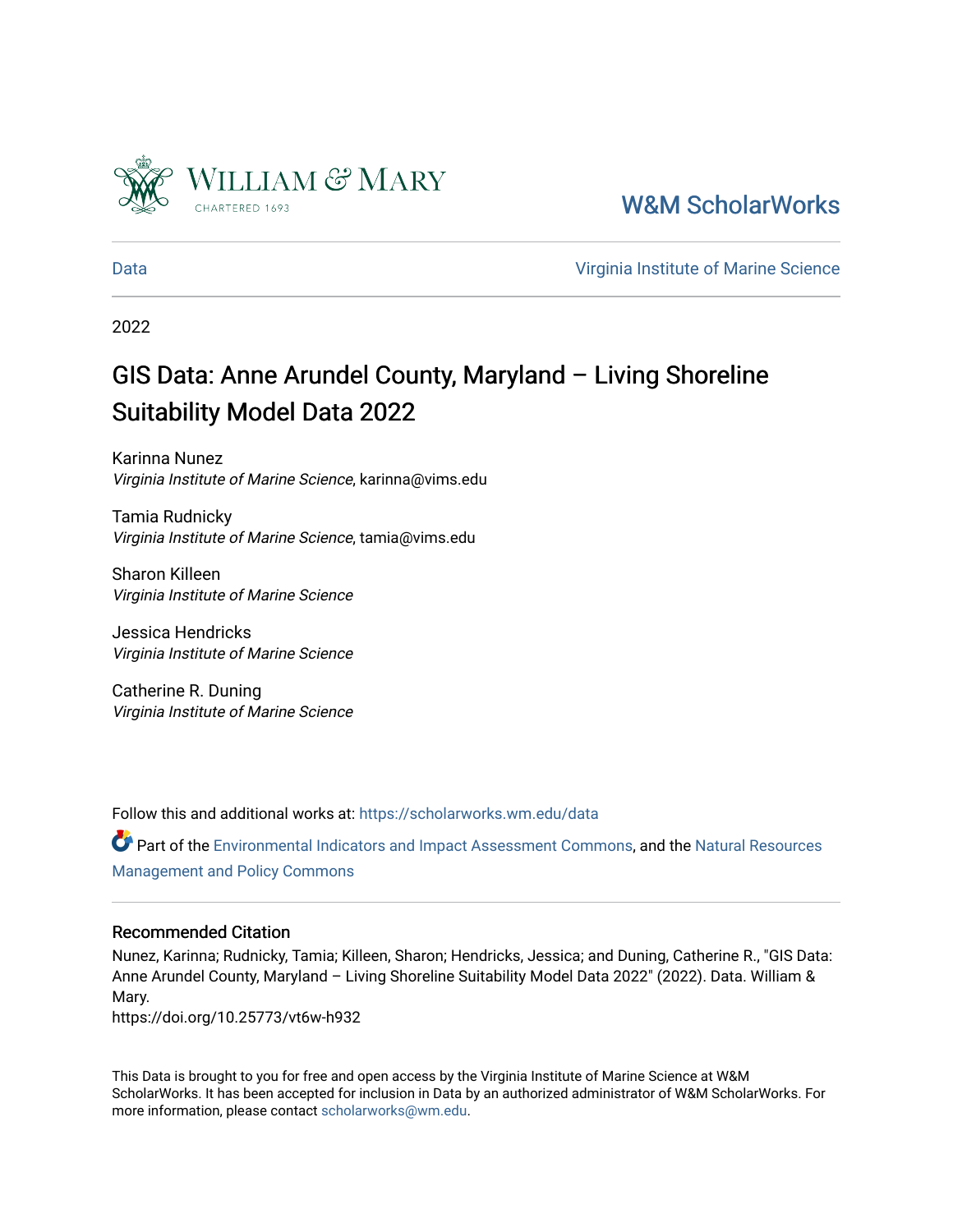## **[GIS Data: Anne Arundel County, Maryland –](https://scholarworks.wm.edu/context/data/article/1430/type/native/viewcontent) Living Shoreline Suitability [Model Data 2021](https://scholarworks.wm.edu/context/data/article/1430/type/native/viewcontent)**

*[Karinna Nunez](https://scholarworks.wm.edu/do/search/?q=author_lname%3A%22Nunez%22%20author_fname%3A%22Karinna%22&start=0&context=4347449), Virginia Institute of Marine Science Tamia Rudnicky,* [Virginia Institute of Marine Science](https://scholarworks.wm.edu/do/search/?q=author_lname%3A%22Rudnicky%22%20author_fname%3A%22Tamia%22&start=0&context=4347449) *Sharon Killeen,* [Virginia Institute of Marine Science](https://scholarworks.wm.edu/do/search/?q=author_lname%3A%22Killeen%22%20author_fname%3A%22Sharon%22&start=0&context=4347449) *Jessica Hendricks,* [Virginia Institute of Marine Science](https://scholarworks.wm.edu/do/search/?q=author_lname%3A%22Hendricks%22%20author_fname%3A%22Jessica%22&start=0&context=4347449) *Catherine R. Duning,* [Virginia Institute of Marine Science](https://scholarworks.wm.edu/do/search/?q=author_lname%3A%22Riscassi%22%20author_fname%3A%22Catherine%22&start=0&context=4347449)

**Document Type** Data

**Department/Program** Virginia Institute of Marine Science

**VIMS Department/Program** Center for Coastal Resources Management (CCRM)

**Publication Date:** 2021

## **Abstract:**

This geospatial dataset is the output generated by applying the Living Shoreline Suitability Model (LSSM), developed by the Center for Coastal Resources Management (CCRM), Virginia Institute of Marine Science (VIMS), in the tidal shoreline of Anne Arundel County, MD. The application of the LSSM has the purpose to enhance and streamline regulatory decision making in Maryland by identifying shoreline best management practices for tidal shoreline erosion control.

The LSSM compiles nine attributes from various databases: land use, shoreline structures, bank height, tidal marshes, beaches, fetch, roads, permanent structures, bathymetry, and tributary designations. They are all integrated through a series of model pre-steps, into one linear feature. The single file was then processed through a final model to produce 11 shoreline best management practice recommendations for tidal shoreline and adjacent upland banks. All processing steps occurred in ESRI's ArcMap, and ArcGIS version 10. 7 using models created in ArcGIS ModelBuilder or Python.

#### **File Description Table:**

| <b>File Name</b>             | <b>Description</b>                                                |
|------------------------------|-------------------------------------------------------------------|
| AnneArundel MSSM FileGDB.gdb | This is a geospatial file (ESRI File Geodatabase) displaying best |
|                              | management practices for tidal shorelines in Anne Arundel         |
|                              | County, Maryland. The file can be visualized in ArcGIS Desktop    |
|                              | and ArcGIS Pro. Metadata is embedded in the layer, and can be     |
|                              | viewed via ArcCatalog.                                            |